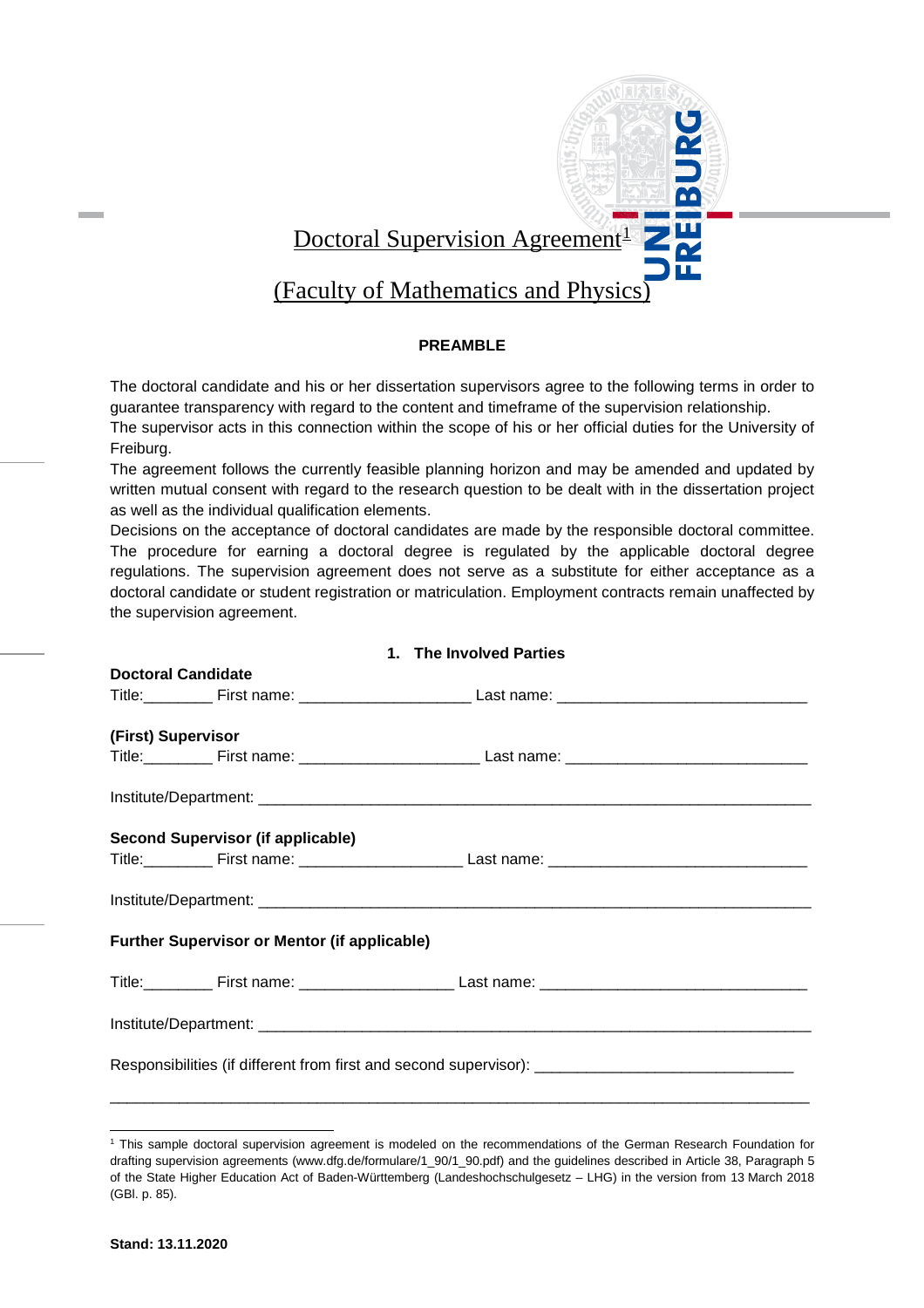## **2. Topic of Dissertation** 2

\_\_\_\_\_\_\_\_\_\_\_\_\_\_\_\_\_\_\_\_\_\_\_\_\_\_\_\_\_\_\_\_\_\_\_\_\_\_\_\_\_\_\_\_\_\_\_\_\_\_\_\_\_\_\_\_\_\_\_\_\_\_\_\_\_\_\_\_\_\_\_\_\_\_\_\_\_\_\_\_\_

## **Working title of dissertation**

remain unaffected.

 $\overline{a}$ 

**Beginning of work on dissertation** (month/year) \_\_\_\_\_\_\_\_\_\_\_\_\_\_\_\_\_\_\_\_\_\_\_\_\_\_\_\_\_\_\_\_

## **Planned completion of dissertation** (month/year)

The dissertation project should be suitable for completion within a reasonable period of time.

#### **3. Work Schedule and Timetable**

The doctoral candidate and the supervisor or supervisors agree to a work schedule and timetable adapted to the dissertation project and the life situation of the doctoral candidate. The work schedule and timetable includes regular advising sessions and progress reports. It is described in an appendix to this agreement.

## **4. Individual Study Program**

The doctoral candidate and the supervisor or supervisors agree to a set of required qualification measures (e.g., field-specific courses, transdisciplinary qualification courses or workshops, stays abroad, participation in conferences, talks, etc.), which are also described in an appendix to this agreement.

#### **5. Integration in Working Group, Research Network, Doctoral Research Program**

The dissertation project will be completed within the working group or research network or doctoral research program the control of the control of the control of the control of the control of the control of the control of the control of the control of the control of the control of the control of the control of the contro addition to the regular advising sessions, the doctoral candidate agrees to hold a presentation on the state of the project within the context of the working group or research group or doctoral research program at least once a year and receives feedback on the state of the dissertation project and possibilities for improving it. Any terms agreed to within the context of the doctoral research program

#### **6. Obligation to Observe the Rules of Good Academic Practice**

The doctoral candidate and the supervisor or supervisors agree to respect and observe the principles of good academic practice as described in the [Guidelines for Safeguarding Good Research Practice](https://www.dfg.de/download/pdf/foerderung/rechtliche_rahmenbedingungen/gute_wissenschaftliche_praxis/kodex_gwp_en.pdf)[2](#page-1-0) of the German Research Foundation and in the [Regulations of the University of Freiburg on](https://uni-freiburg.de/forschung/wp-content/uploads/sites/2/2020/10/Uni-Freiburg-Ordnung-Redlichkeit-in-der-Wissenschaft-en.pdf)  [Safeguarding Academic Integrity.](https://uni-freiburg.de/forschung/wp-content/uploads/sites/2/2020/10/Uni-Freiburg-Ordnung-Redlichkeit-in-der-Wissenschaft-en.pdf)[3](#page-1-1)

# **7. Grading Timeframe**

The grading timeframe is set when the doctoral candidate submits the dissertation. It must be in line with the applicable doctoral degree regulations.

#### **8. Disputes**

<span id="page-1-1"></span><span id="page-1-0"></span><sup>2</sup> https://www.dfg.de/download/pdf/foerderung/rechtliche\_rahmenbedingungen/gute\_wissenschaftliche\_praxis/kodex\_gwp\_en.pdf 3 https://uni-freiburg.de/forschung/wp-content/uploads/sites/2/2020/10/Uni-Freiburg-Ordnung-Redlichkeit-in-der-Wissenschaft-en.pdf